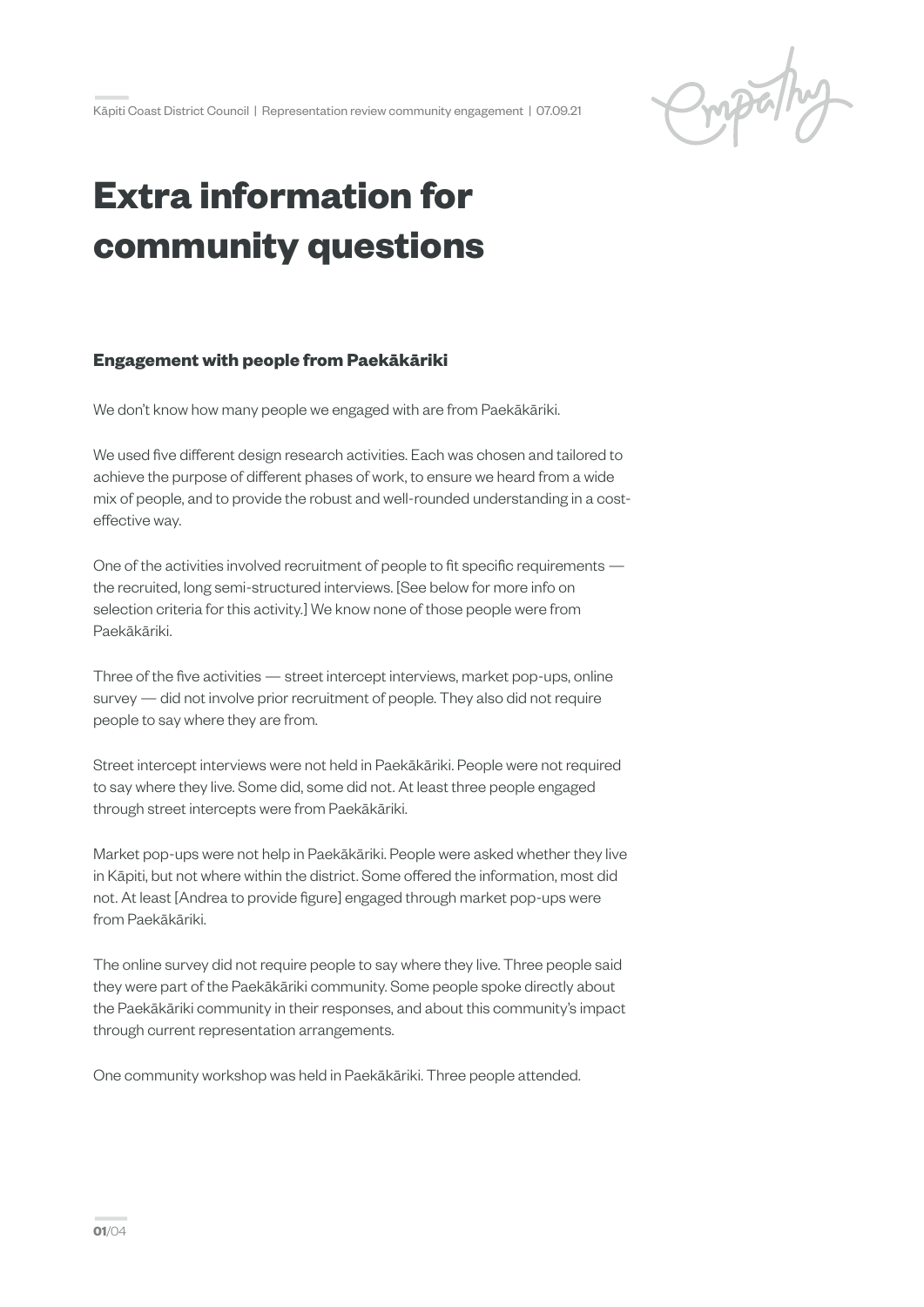**—**Kāpiti Coast District Council | Representation review community engagement | 07.09.21

Because all individual responses are held in confidence, we will not provide further detail.

Council officers also presented to meetings of the four community boards, and at a session open to all community board members. Council officers presented updates to Te Whakaminenga o Kāpiti (twice, at two stages of the project), the Accessibility Advisory Group, Older Persons Council and Youth Council. Any comments from those presentations fed into the analysis process. People attending those sessions might have been from Paekākāriki.

To be clear, voices from Paekākāriki were only difficult to capture in the long semistructured interviews. That activity involved recruitment of people to fit specific requirements, particularly targeting people unlikely to engage in the process otherwise. [See below for notes on qualifying criteria.] Despite phoning many households in Paekākāriki, we did not find people who fit the criteria.

That does not concern us. This activity was part of our set to capture people who would otherwise be unlikely to engage in the process of determining representation arrangements. If people from one suburb did not meet the qualifying criteria, it means people from that suburb are not unlikely to engage in other ways. As noted above, people from Paekākāriki have indeed already engaged through other activities.

We also note the above is not the whole of council's community engagement. The proposed representation arrangements are now open for public consultation.

## **Criteria for selecting people to engage with**

We used five different design research activities. Each was chosen and tailored to achieve the purpose of different phases of work, to ensure we heard from a wide mix of people, and to provide the robust and well-rounded understanding in a costeffective way.

In the design research, we only sought and analysed input from people who are eligible to vote in Kāpiti Council elections. We analysed input from people who live in Kāpiti, and people who own property in Kāpiti but live elsewhere.

Three of the five activities — street intercept interviews, market pop-ups, online survey — did not involve prior recruitment of people. If people are eligible to vote in Kāpiti Council elections, we sought their contribution.

From time to time, people younger than voting age contributed, with permission from their guardian. For example, whole families would chat to us at the market pop-ups. We set that information aside for analysis.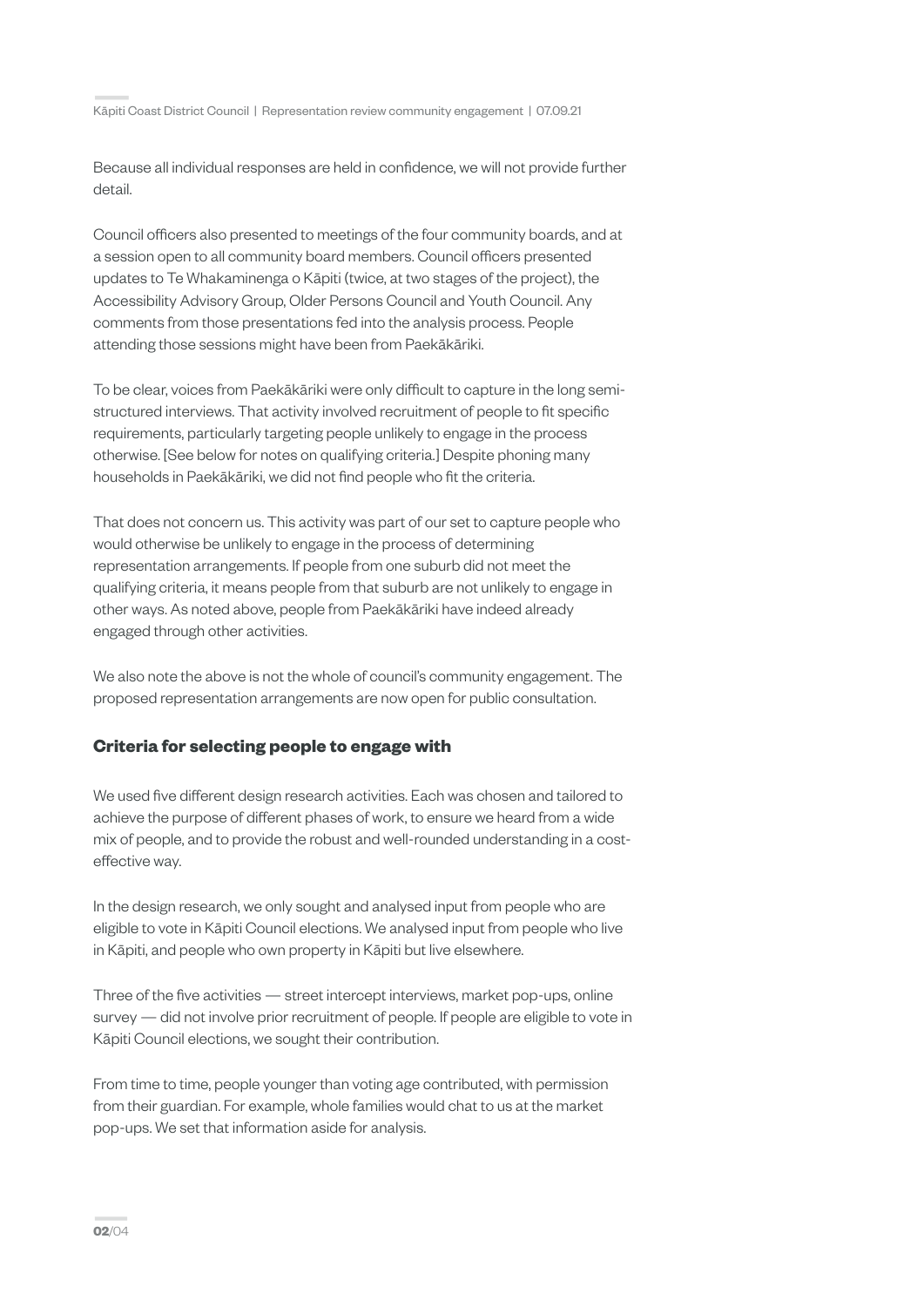People in specific geographic catchments were invited to come to each community workshop. People were invited by way of an unaddressed paper invitation placed in letterboxes. No other criteria was imposed.

We recruited and scheduled people for the long semi-structured interviews. We specifically targeted people unlikely to engage in the process otherwise. As a base screening, we asked whether people had put their view forward to council over the last six months. We asked this is a few different plain-English ways, and asked the nature of the input and frequency of prior input. As such, we started with a quantitative screening, then added a qualitative screening to ensure we were targeting people unlikely to engage in the process otherwise.

In addition to meeting that base qualifying criteria, we aimed for a mix of other demographics in our semi-structured interviews — suburbs of residence, age, sex, income level, and employment type. We asked additional questions to allow us to get a mix of those criteria.

The people we spoke with from Paekākāriki did not meet our base qualifying criteria. Even when we dropped the threshold to three months (ie they had not put their view forward to council in the last three months), only a few people passed that screening question. They were then removed from consideration on further questioning, based on their likelihood of engaging with the process in other ways.

We used targeted direct channels to invite people. We started with a small database of people who are known to our research recruitment specialist. That did not prove fruitful, as people who were interested in taking part did not meet our qualifying criteria. As a next step, we used telephone directories and cold-called people. We also engaged two people who had responded to us approaching and recruiting them on the street, who met the qualifying criteria.

We did not fact-check people's credentials for any of the design research activities. It is possible a person did not accurately respond to questions about living or owning property in Kāpiti, or prior engagement with council. But asking the questions clearly, our method of initial engagement — letterbox drop, cold-calling through white pages, advertisements in council channels, etc — and the responses provided give us confidence that participants meet our criteria.

## **Tabulated results**

Tabulated results are held in confidence by the core project team. People we engaged with were promised that individual responses would not be shared. Even if name and contact details are removed, responses are very contextualised to each person's life, and is largely deemed to be 'person-identifying information'.